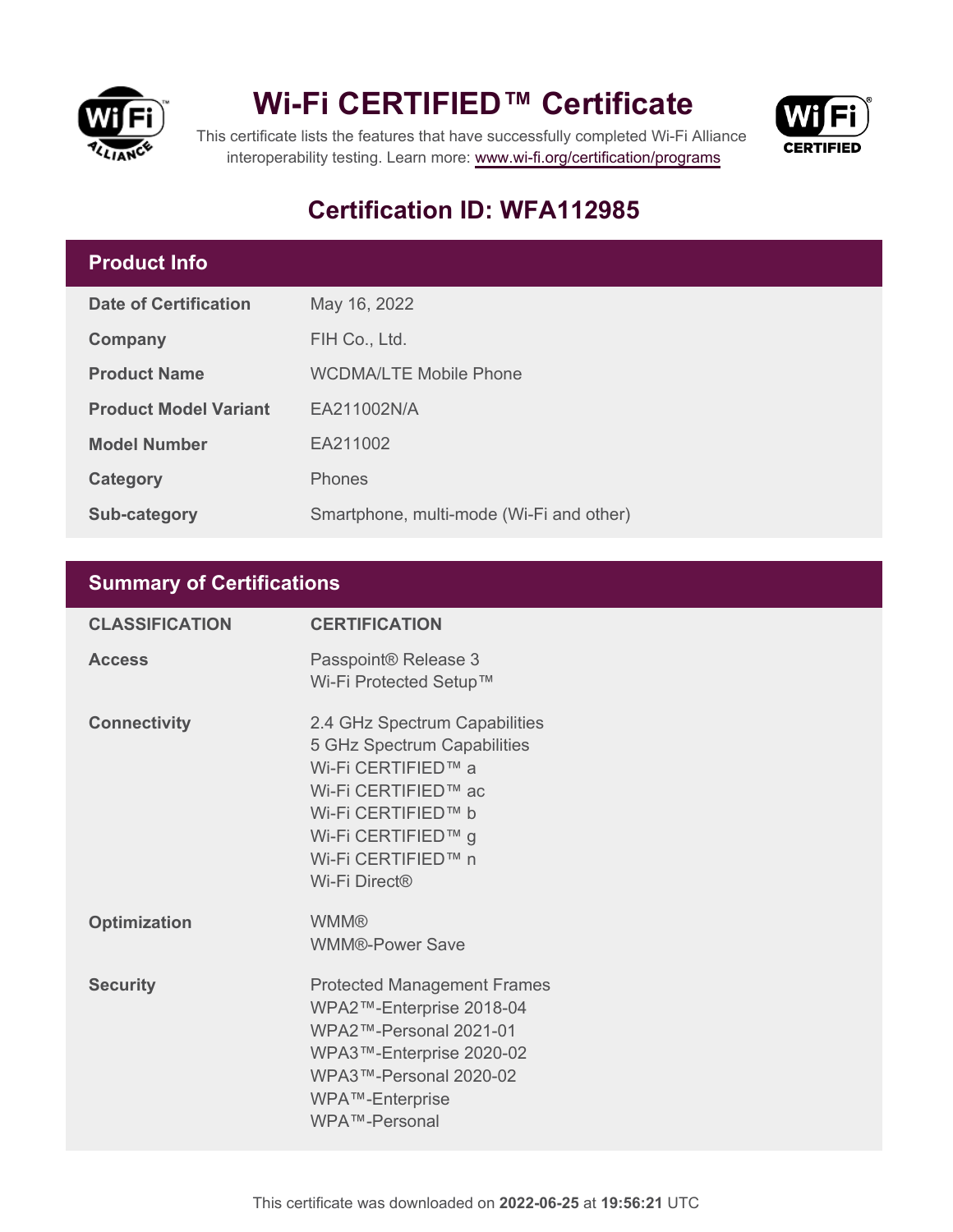

**Certification ID: WFA112985**



#### **RF Architecture** Bands Supported Transmit (Tx) Receive (Rx) 2.4 GHz 1 1 1 5 GHz 1 1 **Wi-Fi Component Operating System** Android 11 **Wi-Fi Component Firmware** 2021-05-14-202101 **Page 2 of 4 Role: Access Point Wi-Fi Components**

#### **Certifications**

#### **2.4 GHz Spectrum Capabilities**

20 MHz Channel Width in 2.4 GHz

#### **5 GHz Spectrum Capabilities**

20 MHz Channel Width in 5 GHz 40 MHz Channel Width in 5 GHz 80 MHz Channel Width in 5 GHz

#### **Protected Management Frames**

**WMM®**

**WMM®-Power Save**

**WPA2™-Personal 2021-01**

**WPA3™-Personal 2020-02**

**Wi-Fi CERTIFIED™ a**

**Wi-Fi CERTIFIED™ b**

**Wi-Fi CERTIFIED™ g**

#### **Wi-Fi CERTIFIED™ n**

HT Duplicate Mode OBSS on Extension Channel Short Guard Interval A-MPDU Tx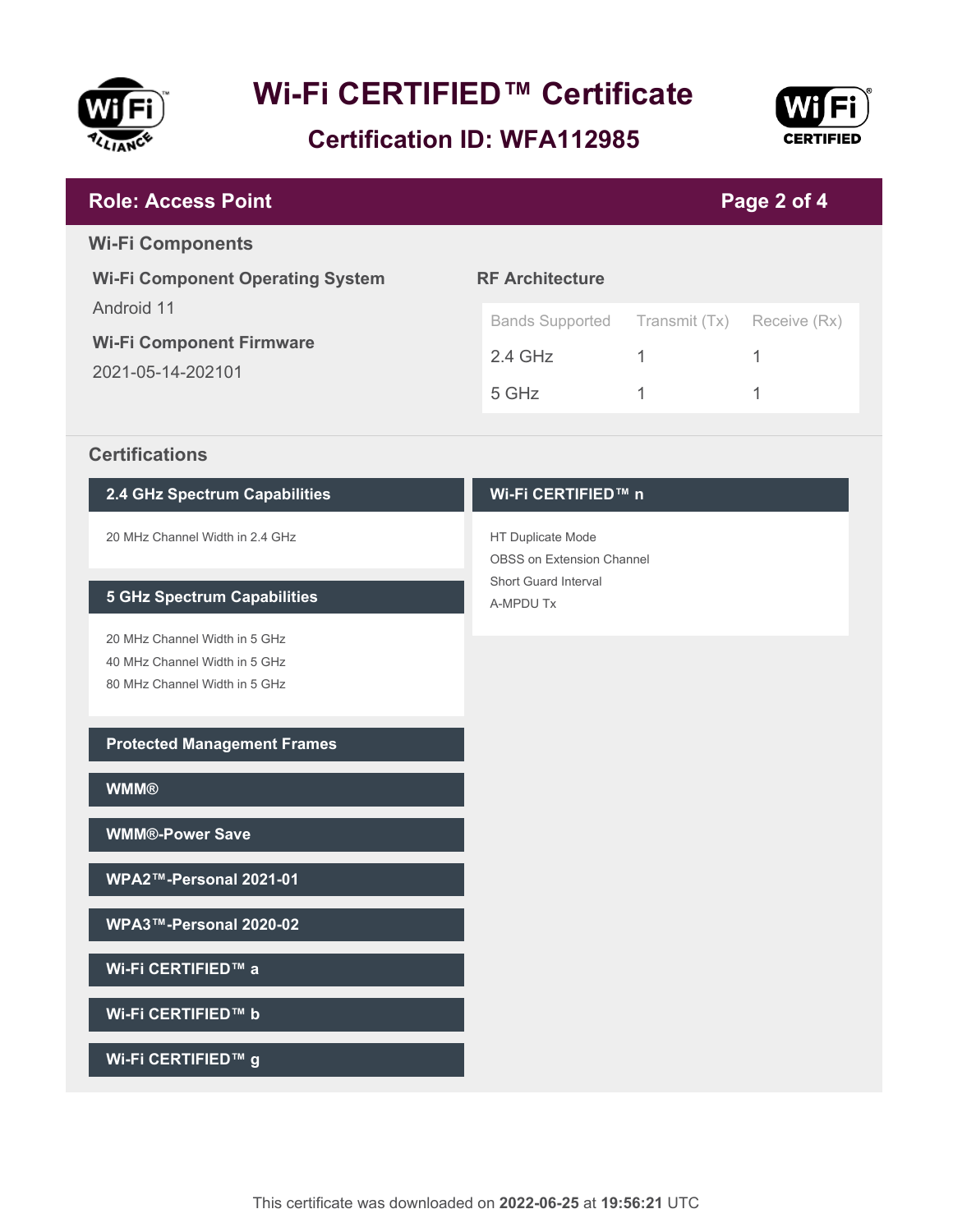

**Certification ID: WFA112985**



#### **WMM® WMM®-Power Save WPA2™-Enterprise 2018-04** EAP methods EAP AKA EAP AKA Prime EAP SIM EAP TLS EAP TTLS PEAPv0 PEAPv1 **WPA2™-Personal 2021-01 WPA3™-Enterprise 2020-02** EAP methods EAP AKA EAP AKA Prime EAP SIM EAP TLS EAP TTLS PEAPv0 **2.4 GHz Spectrum Capabilities** 20 MHz Channel Width in 2.4 GHz **5 GHz Spectrum Capabilities** 20 MHz Channel Width in 5 GHz 40 MHz Channel Width in 5 GHz 80 MHz Channel Width in 5 GHz **Passpoint® Release 3** Display and input method Display of HS2.0 indication NAI Home Realm Query element Operating Class Indication Network Icon support Network Information in network selection Online Sign Up and Policy provisioning ANQP-element for OSU provider selection Online Sign Up using single SSID Venue Information Terms and Conditions **Protected Management Frames RF Architecture** Bands Supported Transmit (Tx) Receive (Rx) 2.4 GHz 1 1 1 5 GHz 1 1 **Wi-Fi Component Operating System** Android 11 **Wi-Fi Component Firmware** 2021-05-14-202101 **Page 3 of 4 Role: Station Wi-Fi Components Certifications**